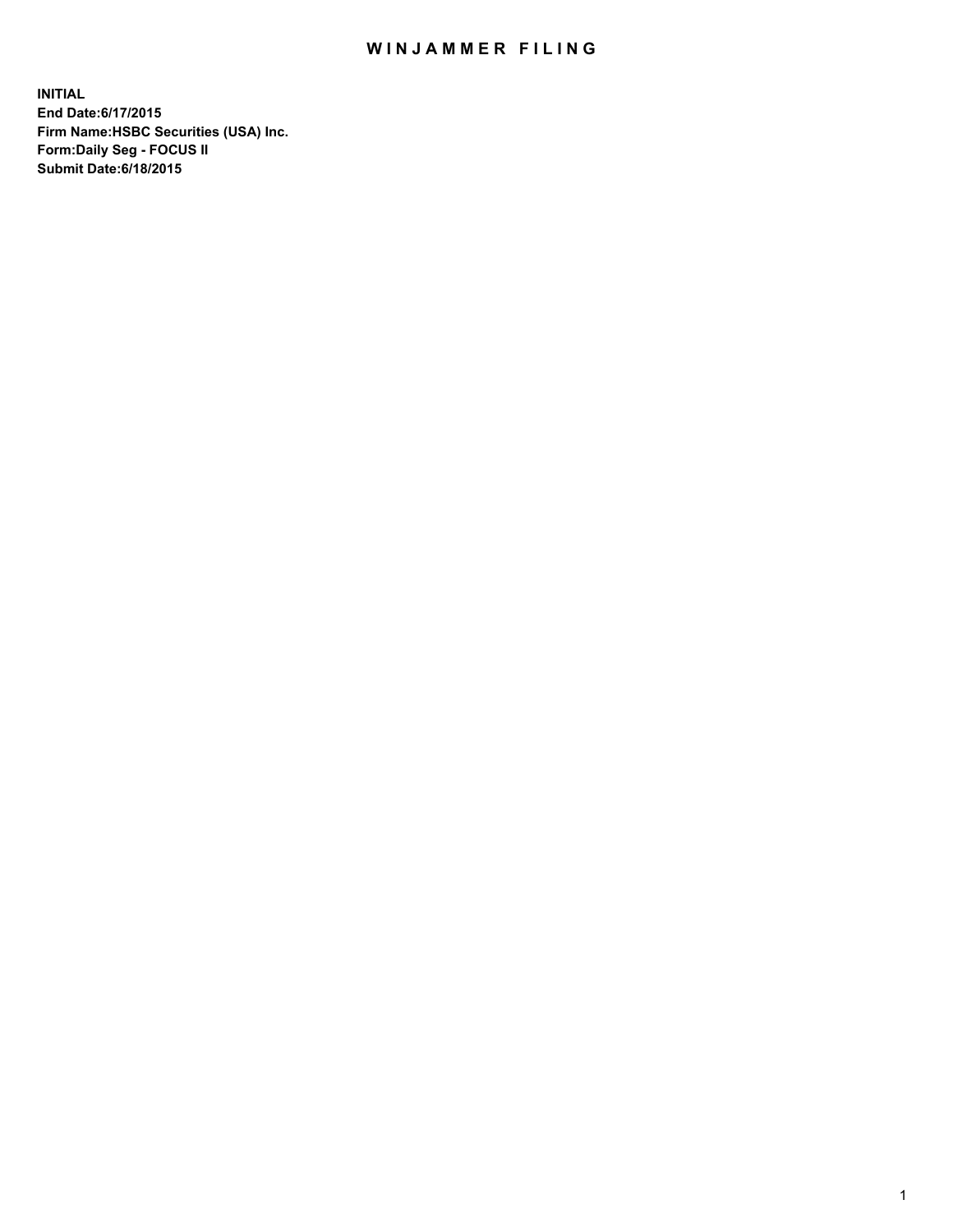## **INITIAL End Date:6/17/2015 Firm Name:HSBC Securities (USA) Inc. Form:Daily Seg - FOCUS II Submit Date:6/18/2015 Daily Segregation - Cover Page**

| Name of Company<br><b>Contact Name</b><br><b>Contact Phone Number</b><br><b>Contact Email Address</b>                                                                                                                                                                                                                          | <b>HSBC Securities (USA) Inc.</b><br>Steven richardson<br>212-525-6445<br>steven.richardson@us.hsbc.com |
|--------------------------------------------------------------------------------------------------------------------------------------------------------------------------------------------------------------------------------------------------------------------------------------------------------------------------------|---------------------------------------------------------------------------------------------------------|
| FCM's Customer Segregated Funds Residual Interest Target (choose one):<br>a. Minimum dollar amount: ; or<br>b. Minimum percentage of customer segregated funds required:%; or<br>c. Dollar amount range between: and; or<br>d. Percentage range of customer segregated funds required between: % and %.                        | 50,000,000<br>0 <sub>0</sub><br>0 <sub>0</sub>                                                          |
| FCM's Customer Secured Amount Funds Residual Interest Target (choose one):<br>a. Minimum dollar amount: ; or<br>b. Minimum percentage of customer secured funds required:%; or<br>c. Dollar amount range between: and; or<br>d. Percentage range of customer secured funds required between:% and%.                            | 10,000,000<br><u>0</u><br>0 <sub>0</sub><br>0 <sub>0</sub>                                              |
| FCM's Cleared Swaps Customer Collateral Residual Interest Target (choose one):<br>a. Minimum dollar amount: ; or<br>b. Minimum percentage of cleared swaps customer collateral required:% ; or<br>c. Dollar amount range between: and; or<br>d. Percentage range of cleared swaps customer collateral required between:% and%. | 70,000,000<br>00<br><u>00</u>                                                                           |

Attach supporting documents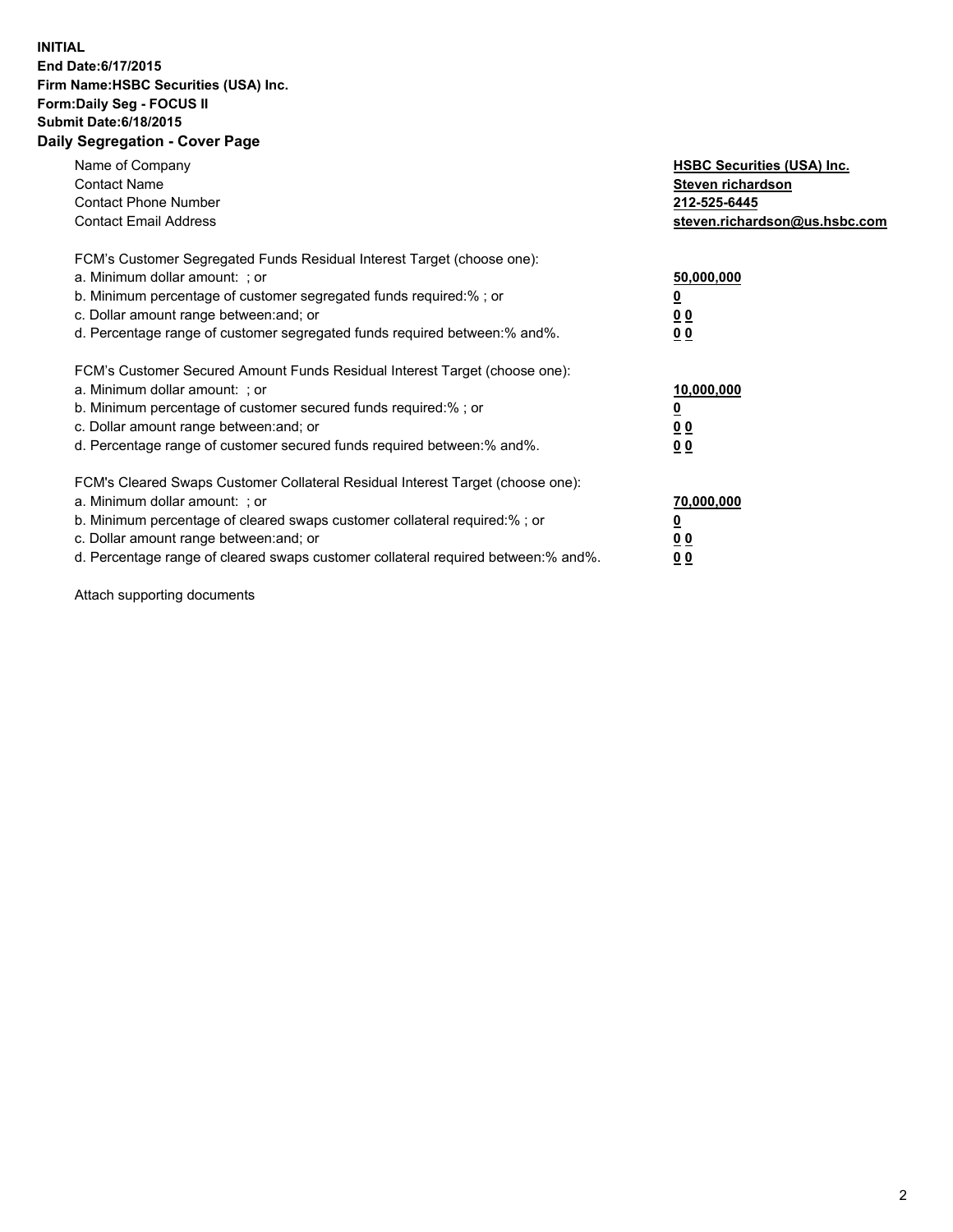**INITIAL End Date:6/17/2015 Firm Name:HSBC Securities (USA) Inc. Form:Daily Seg - FOCUS II Submit Date:6/18/2015 Daily Segregation - Secured Amounts**

|     | Dany Oogrogaach - Ocearea Amoanto                                                           |                            |
|-----|---------------------------------------------------------------------------------------------|----------------------------|
|     | Foreign Futures and Foreign Options Secured Amounts                                         |                            |
|     | Amount required to be set aside pursuant to law, rule or regulation of a foreign            | $0$ [7305]                 |
|     | government or a rule of a self-regulatory organization authorized thereunder                |                            |
| 1.  | Net ledger balance - Foreign Futures and Foreign Option Trading - All Customers             |                            |
|     | A. Cash                                                                                     | 62,442,870 [7315]          |
|     | B. Securities (at market)                                                                   | 39,686,301 [7317]          |
| 2.  | Net unrealized profit (loss) in open futures contracts traded on a foreign board of trade   | -3,760,448 [7325]          |
| 3.  | Exchange traded options                                                                     |                            |
|     | a. Market value of open option contracts purchased on a foreign board of trade              | $0$ [7335]                 |
|     | b. Market value of open contracts granted (sold) on a foreign board of trade                | $0$ [7337]                 |
| 4.  | Net equity (deficit) (add lines 1.2. and 3.)                                                | 98,368,723 [7345]          |
| 5.  | Account liquidating to a deficit and account with a debit balances - gross amount           | <u>1,492,421</u> [7351]    |
|     | Less: amount offset by customer owned securities                                            | -1,492,421 [7352] 0 [7354] |
| 6.  | Amount required to be set aside as the secured amount - Net Liquidating Equity              | 98,368,723 [7355]          |
|     | Method (add lines 4 and 5)                                                                  |                            |
| 7.  | Greater of amount required to be set aside pursuant to foreign jurisdiction (above) or line | 98,368,723 [7360]          |
|     | 6.                                                                                          |                            |
|     | FUNDS DEPOSITED IN SEPARATE REGULATION 30.7 ACCOUNTS                                        |                            |
| 1.  | Cash in banks                                                                               |                            |
|     | A. Banks located in the United States                                                       | 23,836,595 [7500]          |
|     | B. Other banks qualified under Regulation 30.7                                              | 0 [7520] 23,836,595 [7530] |
| 2.  | <b>Securities</b>                                                                           |                            |
|     | A. In safekeeping with banks located in the United States                                   | 39,686,301 [7540]          |
|     | B. In safekeeping with other banks qualified under Regulation 30.7                          | 0 [7560] 39,686,301 [7570] |
| 3.  | Equities with registered futures commission merchants                                       |                            |
|     | A. Cash                                                                                     | $0$ [7580]                 |
|     | <b>B.</b> Securities                                                                        | $0$ [7590]                 |
|     | C. Unrealized gain (loss) on open futures contracts                                         | $0$ [7600]                 |
|     | D. Value of long option contracts                                                           | $0$ [7610]                 |
|     | E. Value of short option contracts                                                          | 0 [7615] 0 [7620]          |
| 4.  | Amounts held by clearing organizations of foreign boards of trade                           |                            |
|     | A. Cash                                                                                     | $0$ [7640]                 |
|     | <b>B.</b> Securities                                                                        | $0$ [7650]                 |
|     | C. Amount due to (from) clearing organization - daily variation                             | $0$ [7660]                 |
|     | D. Value of long option contracts                                                           | $0$ [7670]                 |
|     | E. Value of short option contracts                                                          | 0 [7675] 0 [7680]          |
| 5.  | Amounts held by members of foreign boards of trade                                          |                            |
|     | A. Cash                                                                                     | 69,462,910 [7700]          |
|     | <b>B.</b> Securities                                                                        | $0$ [7710]                 |
|     | C. Unrealized gain (loss) on open futures contracts                                         | $-3,760,448$ [7720]        |
|     | D. Value of long option contracts                                                           | $0$ [7730]                 |
|     | E. Value of short option contracts                                                          | 0 [7735] 65,702,462 [7740] |
| 6.  | Amounts with other depositories designated by a foreign board of trade                      | 0 [7760]                   |
| 7.  | Segregated funds on hand                                                                    | $0$ [7765]                 |
| 8.  | Total funds in separate section 30.7 accounts                                               | 129,225,358 [7770]         |
| 9.  | Excess (deficiency) Set Aside for Secured Amount (subtract line 7 Secured Statement         | 30,856,635 [7380]          |
|     | Page 1 from Line 8)                                                                         |                            |
| 10. | Management Target Amount for Excess funds in separate section 30.7 accounts                 | 10,000,000 [7780]          |
| 11. | Excess (deficiency) funds in separate 30.7 accounts over (under) Management Target          | 20,856,635 [7785]          |
|     |                                                                                             |                            |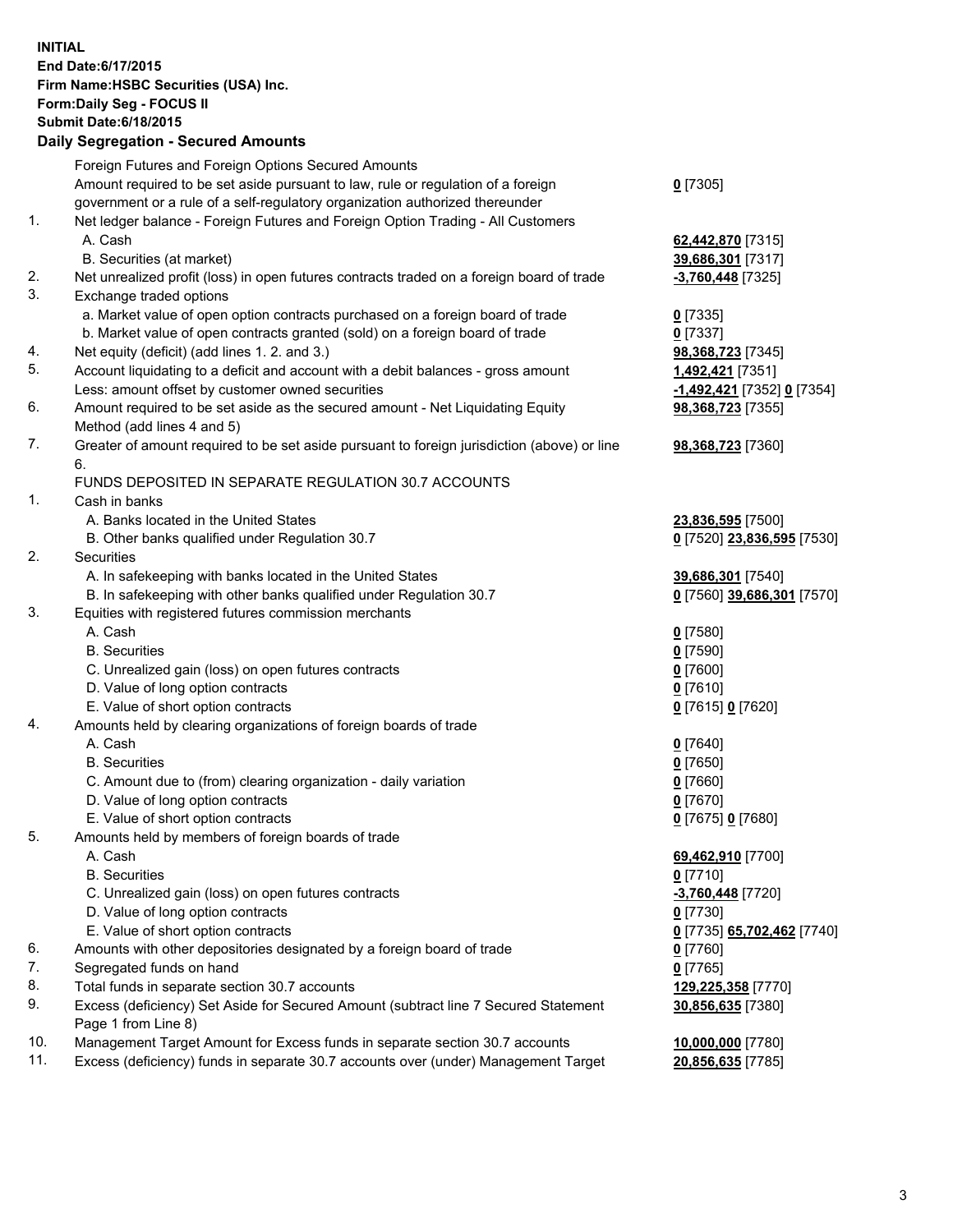| <b>INITIAL</b>                        |                                                                                                |                            |  |  |  |  |
|---------------------------------------|------------------------------------------------------------------------------------------------|----------------------------|--|--|--|--|
|                                       | End Date: 6/17/2015                                                                            |                            |  |  |  |  |
| Firm Name: HSBC Securities (USA) Inc. |                                                                                                |                            |  |  |  |  |
|                                       | Form: Daily Seg - FOCUS II                                                                     |                            |  |  |  |  |
|                                       | <b>Submit Date:6/18/2015</b>                                                                   |                            |  |  |  |  |
|                                       | Daily Segregation - Segregation Statement                                                      |                            |  |  |  |  |
|                                       | SEGREGATION REQUIREMENTS(Section 4d(2) of the CEAct)                                           |                            |  |  |  |  |
| 1.                                    | Net ledger balance                                                                             |                            |  |  |  |  |
|                                       | A. Cash                                                                                        | 266,611,765 [7010]         |  |  |  |  |
|                                       | B. Securities (at market)                                                                      | 636,049,049 [7020]         |  |  |  |  |
| 2.                                    | Net unrealized profit (loss) in open futures contracts traded on a contract market             | 5,986,289 [7030]           |  |  |  |  |
| 3.                                    | Exchange traded options                                                                        |                            |  |  |  |  |
|                                       | A. Add market value of open option contracts purchased on a contract market                    | 105,031,232 [7032]         |  |  |  |  |
|                                       | B. Deduct market value of open option contracts granted (sold) on a contract market            | 4,488,933 [7033]           |  |  |  |  |
| 4.                                    | Net equity (deficit) (add lines 1, 2 and 3)                                                    | 1,009,189,402 [7040]       |  |  |  |  |
| 5.                                    | Accounts liquidating to a deficit and accounts with                                            |                            |  |  |  |  |
|                                       | debit balances - gross amount                                                                  | 2,269,564 [7045]           |  |  |  |  |
|                                       | Less: amount offset by customer securities                                                     | -2,269,564 [7047] 0 [7050] |  |  |  |  |
| 6.                                    | Amount required to be segregated (add lines 4 and 5)                                           | 1,009,189,402 [7060]       |  |  |  |  |
|                                       | FUNDS IN SEGREGATED ACCOUNTS                                                                   |                            |  |  |  |  |
| 7.                                    | Deposited in segregated funds bank accounts                                                    |                            |  |  |  |  |
|                                       | A. Cash                                                                                        | 25,870,754 [7070]          |  |  |  |  |
|                                       | B. Securities representing investments of customers' funds (at market)                         | $0$ [7080]                 |  |  |  |  |
|                                       | C. Securities held for particular customers or option customers in lieu of cash (at            | 164,566,459 [7090]         |  |  |  |  |
|                                       | market)                                                                                        |                            |  |  |  |  |
| 8.                                    | Margins on deposit with derivatives clearing organizations of contract markets                 |                            |  |  |  |  |
|                                       | A. Cash                                                                                        | 245,624,468 [7100]         |  |  |  |  |
|                                       | B. Securities representing investments of customers' funds (at market)                         | 82,198,398 [7110]          |  |  |  |  |
|                                       | C. Securities held for particular customers or option customers in lieu of cash (at<br>market) | 471,482,590 [7120]         |  |  |  |  |
| 9.                                    | Net settlement from (to) derivatives clearing organizations of contract markets                | -28,305,599 [7130]         |  |  |  |  |
| 10.                                   | Exchange traded options                                                                        |                            |  |  |  |  |
|                                       | A. Value of open long option contracts                                                         | 105,031,232 [7132]         |  |  |  |  |
|                                       | B. Value of open short option contracts                                                        | 4,488,933 [7133]           |  |  |  |  |
| 11.                                   | Net equities with other FCMs                                                                   |                            |  |  |  |  |
|                                       | A. Net liquidating equity                                                                      | 46,320,414 [7140]          |  |  |  |  |
|                                       | B. Securities representing investments of customers' funds (at market)                         | <u>0</u> [7160]            |  |  |  |  |
|                                       | C. Securities held for particular customers or option customers in lieu of cash (at<br>market) | $0$ [7170]                 |  |  |  |  |
| 12.                                   | Segregated funds on hand                                                                       | $0$ [7150]                 |  |  |  |  |
| 13.                                   | Total amount in segregation (add lines 7 through 12)                                           | 1,108,299,783 [7180]       |  |  |  |  |
| 14.                                   | Excess (deficiency) funds in segregation (subtract line 6 from line 13)                        | 99,110,381 [7190]          |  |  |  |  |
| 15.                                   | Management Target Amount for Excess funds in segregation                                       | 50,000,000 [7194]          |  |  |  |  |
| 16.                                   | Excess (deficiency) funds in segregation over (under) Management Target Amount                 | 49,110,381 [7198]          |  |  |  |  |

Excess